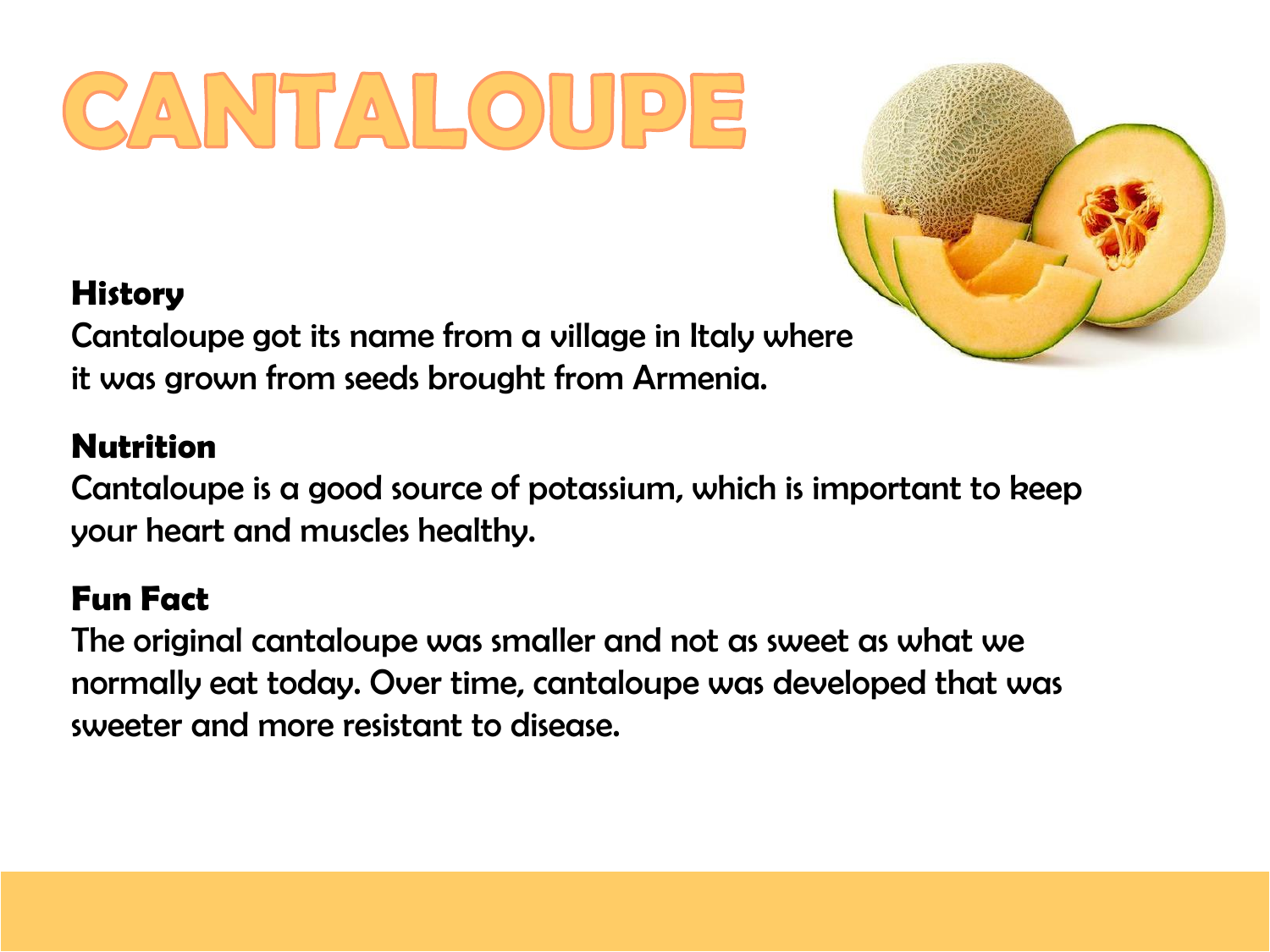## **Growing and Harvest**



- Cantaloupe grow on a vine and are very sensitive to cold temperatures. They do well in warm temperatures and can tolerate temperatures above 100 F.
- On average, it takes 10-15 visits from bees when the cantaloupe vine has flowers for the proper pollination to grow cantaloupe!
- Cantaloupe are usually harvested by hand when they reach the stage where the fruit easily separates from the vine.